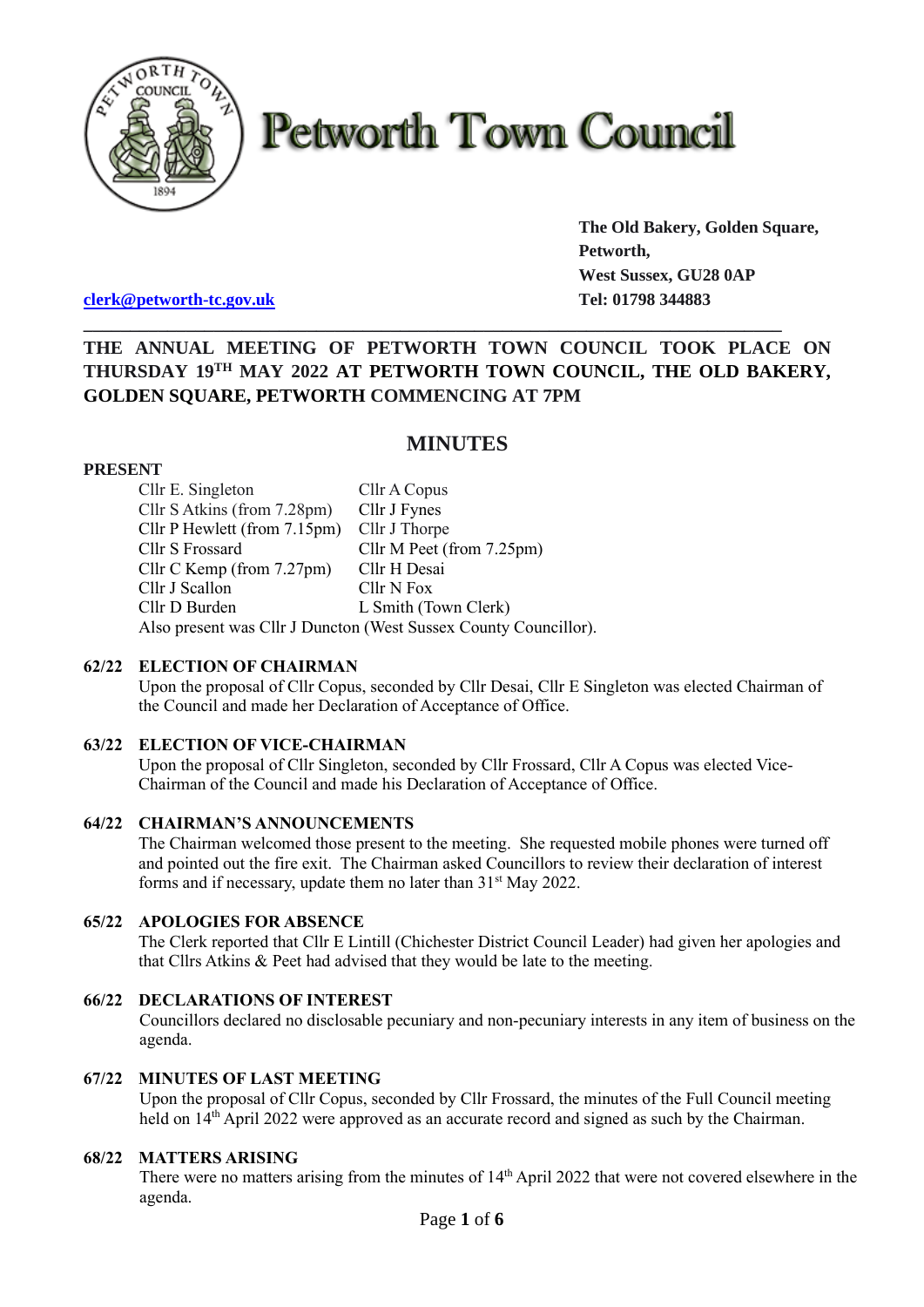#### **69/22 SQUARE FIELD PRESENTATION**

The Chairman reported that the developers of the Square Field site had tendered their apologies for the meeting and advised that they would provide an update on the development at the planning committee meeting on  $8<sup>th</sup>$  June 2022.

#### **70/22 PUBLIC PARTICIPATION SESSION**

There were no members of the public present who wished to make a representation to the Council.

# **71/22 REPORT FROM DISTRICT AND COUNTY COUNCILLORS**

Cllr Duncton advised that the Clerk had circulated a written report. She reported that plans were being developed to mark the 80<sup>th</sup> anniversary of the bombing of Petworth Boys' School in September 2022. Cllr Duncton advised that one of the names recorded on the memorial at the site needed to be reviewed. Cllr Copus agreed to establish what works needed to take place to update the memorial accordingly.

Cllr Duncton left the meeting at 7.06pm.

#### **72/22 APPOINTMENT TO COMMITTEES - 2022/23**

Under the proposal of Cllr Frossard, seconded by Cllr Copus, it was unanimously resolved to rename the Highways, Planning & Traffic Committee to the Planning Committee. Members were appointed to the following three committees as indicated below:

#### **Finance & General Purposes Committee Planning Committee**

Cllr N. Fox Cllr S. Atkins Cllr J. Fynes Cllr D. Burden Cllr C. Kemp Cllr P. Hewlett Cllr M. Peet Cllr C. Kemp Cllr S. Frossard Cllr J. Fynes

Cllr E. Singleton Cllr E. Singleton Cllr A. Copus Cllr S. Frossard

#### **Open Spaces**

Cllr S. Atkins Cllr H. Desai Cllr P. Hewlett Cllr C. Kemp Cllr M. Peet Cllr J. Scallon Cllr A. Copus Cllr J. Thorpe

#### **73/22 APPOINTMENT TO WORKING PARTIES – 2022/23**

Members were appointed to the following working groups as indicated below:

#### **Staffing Group Visitors Group**

Chair of Finance & General Purposes Committee Cllr E. Singleton Chair of Traffic & Planning Committee Cllr J. Fynes Chair of Open Spaces Committee Cllr C. Kemp Cllr E. Singleton Cllr J. Thorpe Cllr J. Thorpe Cllr H. Desai

- Cllr E. Singleton Cllr M. Peet Cllr H. Desai Cllr J. Thorpe Cllr J. Scallon Cllr C. Kemp Cllr A. Copus Cllr A. Copus Cllr S. Atkins Robert Muir
- 

#### **Christmas Event Sport & Physical Activity**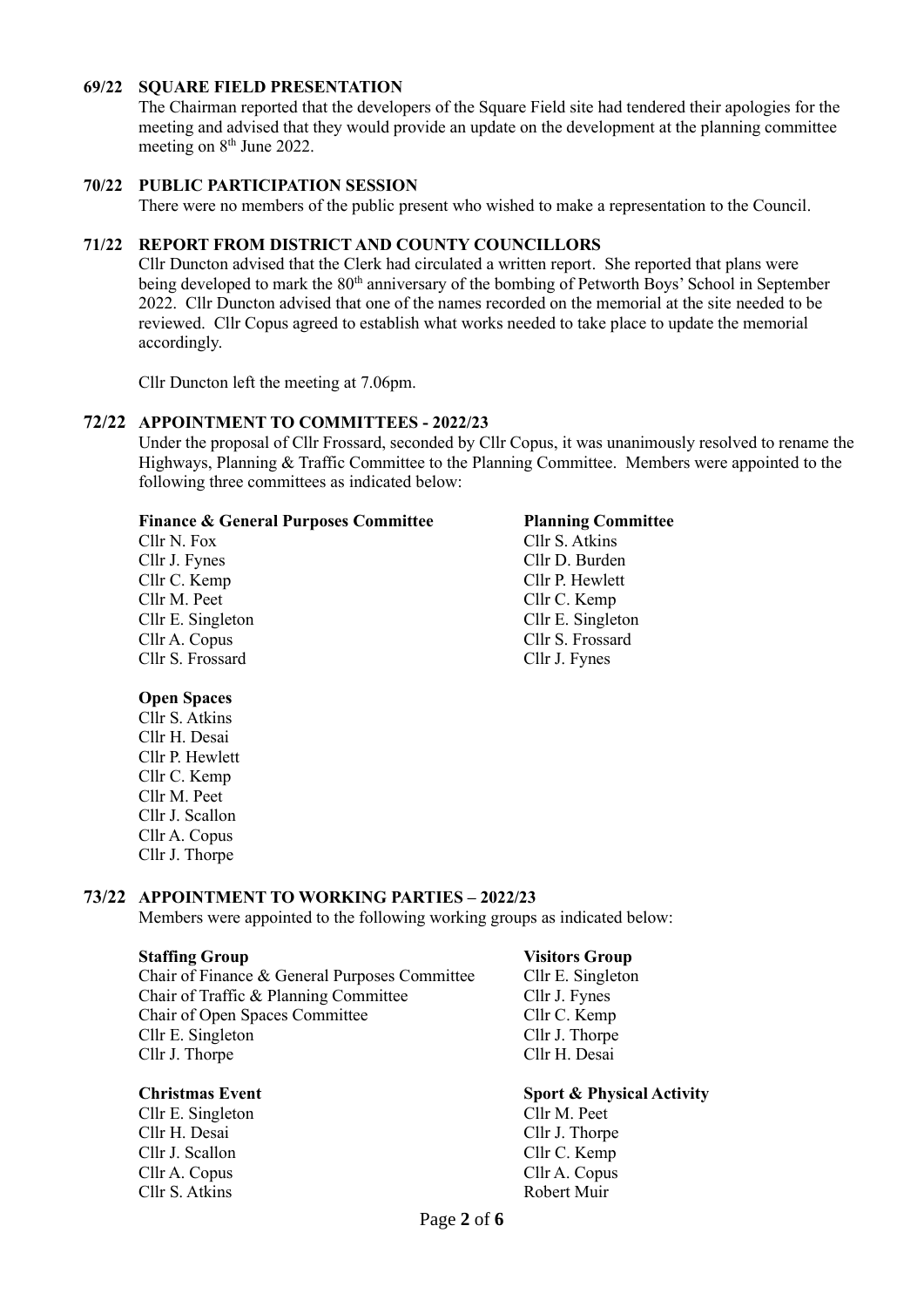Cllr J. Thorpe Alex Rees Cllr S. Frossard

#### **New Premises & Community Hub Traffic**

Cllr D. Burden Cllr J. Scallon Cllr A. Copus Cllr A. Copus Cllr N. Fox Cllr J. Fynes Cllr C. Kemp Cllr P. Hewlett Cllr S. Atkins Cllr M. Peet Cllr E. Singleton Cllr E. Singleton Cllr J. Thorpe Cllr S. Frossard Cllr H Desai

- Cllr P. Hewlett Cllr S. Atkins Cllr J. Thorpe Cllr M. Peet Jean Orrow Cllr E. Singleton Maggie South Cllr A. Copus Charlotte Hamilton Charlotte Hamilton
- 

### **Planting & Horticulture Infrastructure Business Plan**

Cllr J. Scallon

Under the proposal of Cllr Copus, seconded by Cllr Singleton, it was unanimously agreed to disband the farmers market working group and to merge the new premises & community hub working groups.

# **74/22 APPOINTMENT TO OUTSIDE BODIES & LIAISON GROUPS – 2022/23**

Representatives (or nominated trustees, as appropriate) were appointed, as indicated, to the following outside bodies:

- Petworth Business Association Cllr H. Desai & Cllr J. Scallon
- Petworth Park Sports Cllr M. Peet & Cllr J. Thorpe
- Leconfield Hall Cllr J. Fynes & Cllr M. Peet
- Petworth Heritage Partnership Cllr N. Fox  $&$  Cllr J. Fynes

# **75/22 FINANCE AND GENERAL PURPOSES COMMITTEE**

- i) Upon the proposal of Cllr Copus, seconded by Cllr Fox, the minutes of the Finance & General Purposes Committee meeting held on 12<sup>th</sup> April 2022 were approved.
- ii) Cllr Copus reported that the 2021/2022 financial year accounts had been finalised and advised that the year ended with a surplus of £1,582.
- iii) Cllr Copus reported that the run rate on expenditure for the first month of the 2022/23 financial year was at 10.1%.
- iv) Under the proposal of Cllr Copus, seconded by Cllr Frossard, it was unanimously resolved to instruct BHIB Councils Insurance to provide the council's insurance on a 3-year arrangement from 1<sup>st</sup> June 2022 to 31<sup>st</sup> May 2025, with the first year's cost being £1,457.95.
- v) Under the proposal of Cllr Frossard, seconded by Cllr Singleton, it was unanimously resolved to approve the following invoices for payment:

|                                |           | <b>VAT</b> | <b>Total</b> |                                                                        |
|--------------------------------|-----------|------------|--------------|------------------------------------------------------------------------|
| <b>Supplier / Payee</b>        | Net $(f)$ | f(x)       | f(x)         | <b>Goods &amp; Services</b>                                            |
| <b>Inca Creative Print</b>     | 3550      |            | 3550         | Printing of summer 2022 Petworth Pages                                 |
| <b>BHIB</b> Councils Insurance | 1457.95   |            | 1457.95      | Insurance from 1 <sup>st</sup> June $2022 - 31$ <sup>st</sup> May 2023 |
|                                |           |            |              | Bottle filler legionella & water sample in                             |
| Valens Water / Delia Thornton  | 280       |            | 280          | February 2022                                                          |

# **76/22 PUBLISHING OF THE NOTICE OF EXERCISE OF PUBLIC RIGHTS**

Under the proposal of Cllr Scallon, seconded by Cllr Frossard, it was unanimously resolved to publish the notice of exercise of public rights for the year ending  $31<sup>st</sup>$  March 2022.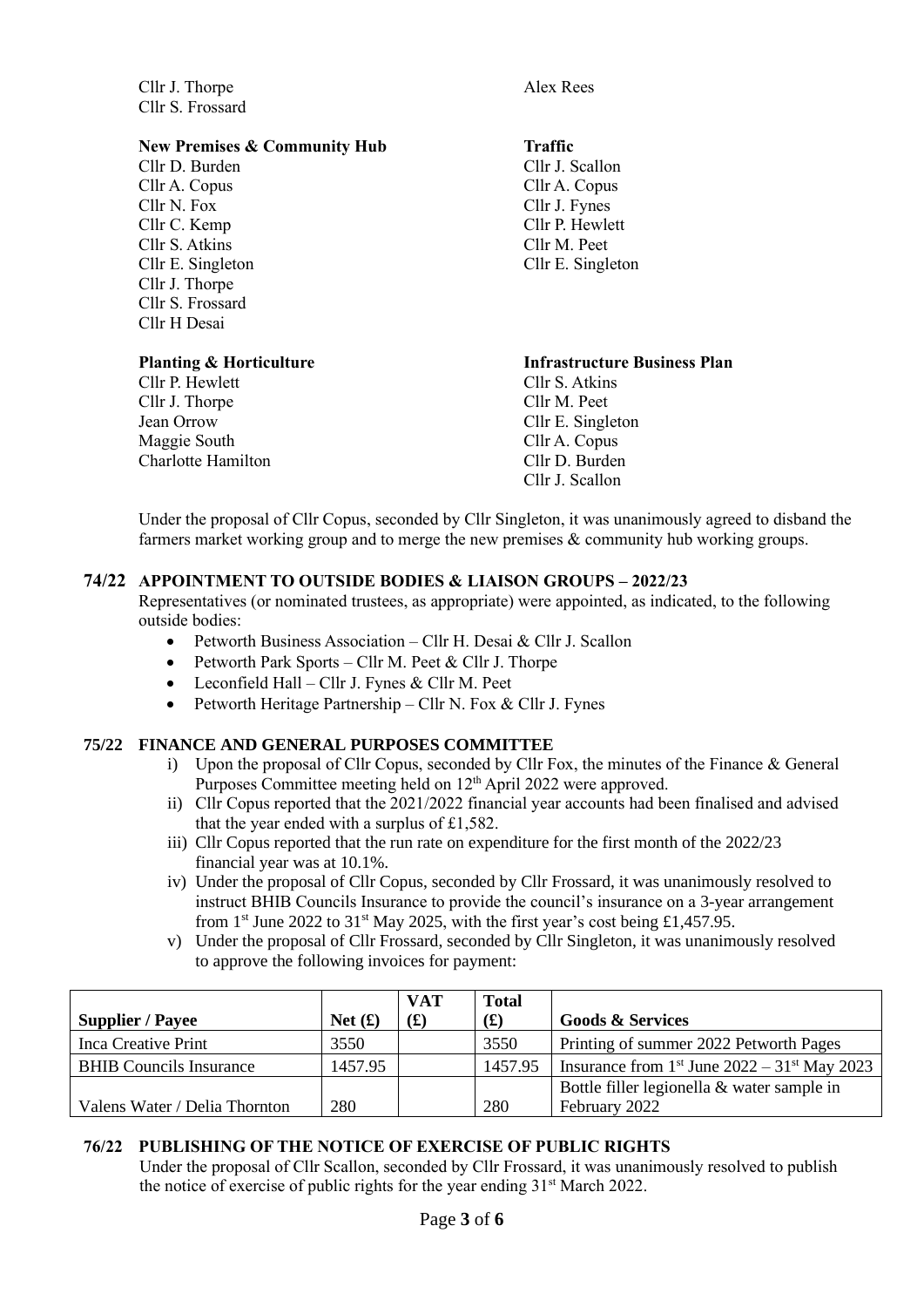### **77/22 PUBLISHING OF THE 2021/22 ANNUAL GOVERNANCE & ACCOUNTABILITY RETURN (AGAR)**

Under the proposal of Cllr Copus, seconded by Cllr Scallon, it was unanimously resolved to publish the 2021/22 AGAR.

# **78/22 HIGHWAYS, TRAFFIC AND PLANNING COMMITTEE**

- i) Upon the proposal of Cllr Atkins, seconded by Cllr Kemp, the minutes of the Highways, Traffic & Planning Committee meeting held on 13<sup>th</sup> April 2022 were approved.
- ii) The Chairman reported that there were no significant planning applications in the system and that the developers of the Square Field site would provide an update to the planning committee on Wednesday  $8<sup>th</sup>$  June 2022.

### **79/22 OPEN SPACES COMMITTEE**

- i) Upon the proposal of Cllr Peet, seconded by Cllr Desai, the minutes of the Open Spaces Committee meeting held on 6<sup>th</sup> April 2022 were approved.
- ii) Cllr Peet reported that following feedback from the planning authority, the committee resolved to withdraw the planning application for a portable toilet proposed to be sited in Petworth Cemetery. He advised that the committee resolved to liaise with the Trustees of Hampers Green Community Centre to explore whether toilet facilities for the general public could be sited at their facility.
- iii) Cllr Peet advised that the repairs to the tower at Hampers Common play area had been completed.

### **80/22 PETWORTH PARK SPORTS GROUND LEASE**

- i) Cllr Copus reported that following discussion with the National Trust, he had annotated clause 6.3.8 of the lease to read "keep the vehicular gate to the Purple Access Way and the gate to the Blue Access Way locked at all times when not in use by the tenant".
- ii) Under the proposal of Cllr Copus, seconded by Cllr Peet, it was unanimously resolved that Cllrs Singleton & Copus would sign the 10 year lease on behalf of the council.
- iii) Under the proposal of Cllr Copus, seconded by Cllr Frossard, it was unanimously resolved to request the Clerk complete and return the Tenant's Statutory Declaration that the lease is to be excluded from the security of tenure provisions of the Landlord & Tenant Act 1954, including instructing an independent solicitor to administer the oath at a cost of £5 to £10.

# **81/22 PLATINUM JUBILEE EVENTS**

- i) Cllr Desai updated Cllrs on the plans to mark the Queen's Platinum Jubilee. She reported that posters had been ordered with delivery imminent and advised that these would be put up around the town.
- ii) Cllr Desai reported that bunting would be put up around the town from 9am on Sunday  $29<sup>th</sup>$ May and she asked Cllrs to support with traffic management.
- iii) The Clerk advised that details of the events had been included in the summer edition of Petworth Pages which would be delivered during the week commencing 23<sup>rd</sup> May 2022.
- iv) It was agreed that the Queen's Canopy plaque to be sited by the new tree planted in Rosemary Gardens would be unveiled on Thursday 2<sup>nd</sup> June 2022.
- v) Cllr Fynes reported that the Leconfield Estate would install the seat at the bottom of Lombard Street during the week commencing  $23<sup>rd</sup>$  May. It was agreed that the seat would be sited beneath the side wall of the Post Office, leaving enough space behind the seat for a person to pass.
- vi) Cllr Scallon reported that volunteers were required to ensure the events on Saturday  $4<sup>th</sup>$  & Sunday  $5<sup>th</sup>$  June could take place. He asked Cllrs to let him know when they would be available to marshal and Cllr Desai agreed to post a request for volunteers to help at the events on the council's social media channels.
- vii) Cllr Kemp confirmed that he had organised gas to light the beacon on the  $2<sup>nd</sup>$  June.
- viii) The Clerk advised that first aiders had been organised for the events on Saturday  $4<sup>th</sup>$  & Sunday 5<sup>th</sup> June.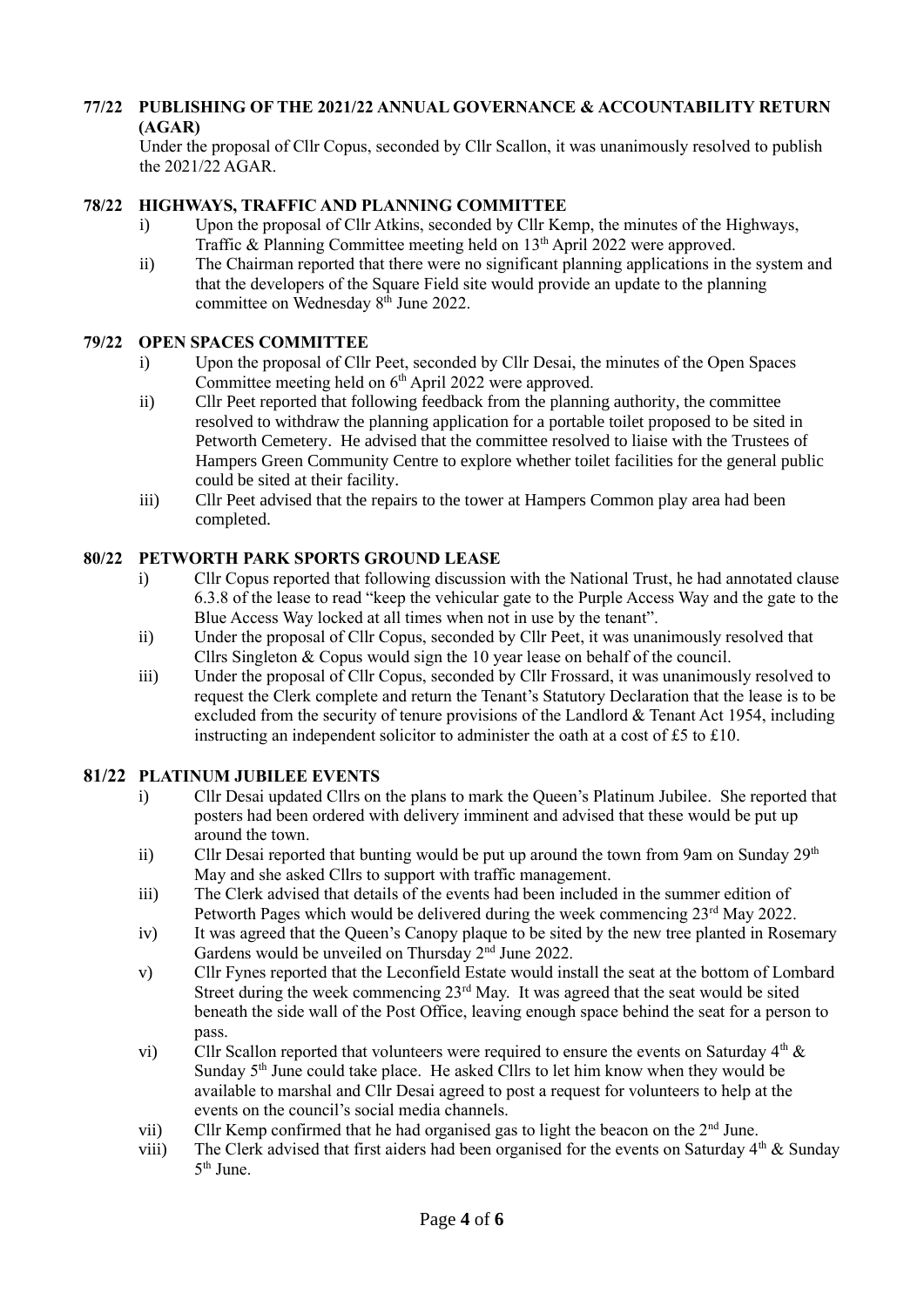### **82/22 TO RECEIVE UPDATES FROM WORKING PARTIES AND OUTSIDE GROUPS**

- **a) Petworth Business Association** (PBA) Cllr Deai reported that businesses were preparing for the Platinum Jubilee and advised that a PBA networking event had taken place on Tuesday 18<sup>th</sup> May 2022.
- b) **Petworth Visitors** There was no update.
- c) **New Premises** There was no update.
- d) **Community Hub –** There was no update.
- e) **Planting & Horticulture** Cllr Hewlett submitted the below written report:

"The spring flowers are over and we are starting to clear the troughs in readiness for the summer planting. The plants will arrive next week and the hanging baskets the week of the  $23<sup>rd</sup>$  May. I suggest the bunting and baskets are put up on the 29<sup>th</sup> May and the bunting taken down shortly after the Jubilee weekend. It needs to come down well before judging day to allow the hanging baskets to flourish.

The new troughs at the War Memorial are in place and have been planted with lavender and pittosporum as permanent planting. Cherry red Canna lillies and summer bedding will be popped in as and where there are spaces. The concrete planters will remain and be planted with summer bedding. Last year's Canna lillies have overwintered in my greenhouse and will be planted in pots around the town.

In co-ordination with Petworth Park Sports I have laid out and designed a planting scheme for the front of the pavilion, which will be a more formal reflection of the gateway planting on the Tillington Road. As it is National Trust land we must follow their rules hence the plants supplied must be grown in peat free compost and go in to a fenced off area to quarantine for 6 weeks prior to planting. Currently I am struggling to achieve the supply of all the plants, but as of this morning I have sourced some that meet the National Trust criteria.

In the mean time we are getting on with additional planting. Eleven large cornus were planted at the bottom of Pound Street car park last week by employees of Savills, to create a wildlife bank with red stemmed cornus as focal points. These will be underplanted with bulbs for spring flowering and will be maintained by Savills.

Due to the drought we have delayed the planting of tree whips on Fred's Bank until the autumn.

We are supporting the Community Garden's opening of Secret Gardens on the 19<sup>th</sup> June and will be holding a plant stall and floral bric-a-brac stall in Rosemary Gardens as a fundraising event for the Community Garden and Britain in Bloom.

We have designed permanent signage for the flower beds and green corridors, and window stickers for supporting businesses and residents. This will save on our plastic usage and will be smarter and cheaper on materials in the long run.

The Royal Horticultural Society have sent us a large banner which has been placed on the railings outside the Old Bank, with last year's banner now in Rosemary Gardens.

A number of plastic pots have been damaged by vandalism and we need to replace them. A number of large planters that I own can be used but we may need to purchase some more. These will be positioned around the town and planted with canna lillies and summer bedding.

We continue to struggle with vandalism. I recently caught some young people climbing over the back fence of Rosemary Gardens. The hose connection has been broken and the padlock for the tap vandalised. Plants and flowers are going missing, litter is thrown on the flower beds on a continuous